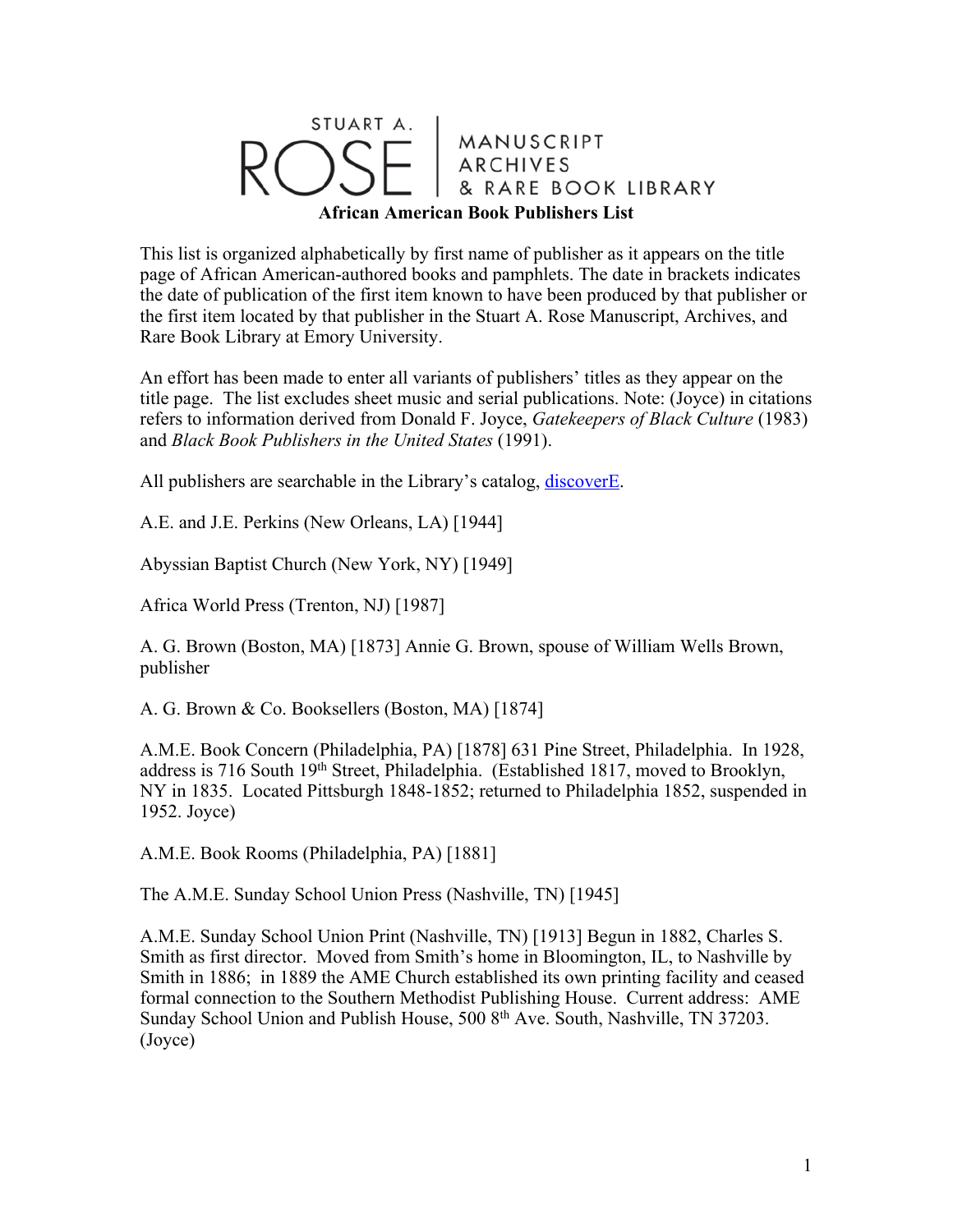A.M.E. Zion Book Concern (New York, NY) [1895] 353 Bleeker Street, New York, NY. Established in 1841, moved to Charlotte, NC, in 1894, at 206 South College Street. (Joyce)

A.M.E. Zion Publication House (Charlotte, NC) [1901] New facility built 1911, at which point name was changed from A.M.E. Zion Book Concern to A.M.E. Zion Publication House. Address: AME Zion Publishing House, Second and Brevard Streets, Charlotte, NC 28231.

The Academy (Washington, DC) [1897] Publications of the American Negro Academy.

African American Image (Chicago, IL) [1983] Established by Jawanza Kunjufu. (Joyce)

The African Methodist Episcopal Church. Home and Foreign Missionary Department (New York, NY) [1925]

Afro Am, Inc. (Formerly Afro Am Publishing Company, Inc.) (Chicago, IL) [1972]

Afro-Am Pub. Co. (Chicago, IL) 1966

The Afro-American Company (Baltimore, MD) [1900-1946] (Joyce: 4 books published, owners: Baltimore *Afro-American*)

Afro-American Heritage Association (Chicago, IL) [1960?]

AfroAmerican Publishers, Inc. (New York, NY) [1960]

Agascha Productions (Detroit, MI) [1970] Founded by Agadem and Schavi Diara.

Aldine Press (Xenia, OH) [1873]

Alkebu-Lan Books Association (New York, NY) [1970] (Directed by Yosef Ben-Jocahannan. Address: Alekebu-Lan Foundation, Inc., 209 West 125<sup>th</sup> St., Suite 218-218A, New York, NY 10027.) (Joyce)

Alfred W. Nicholson (Trenton, SC) [1913]

American Negro Academy (Washington, DC) [1897] Published 22 occasional papers and one book.

Associated Publishers (Washington, DC) [1921] Carter G. Woodson, founder

Associates in Negro Folk Education (Washington, DC) [1936-1942] Alain Locke, founding editor. Published nine "bronze booklets" and one book. (Joyce)

The Association (Washington, DC) [Association for the Study of Negro Life and History (Washington, DC) [1916] Published 28 monographs and the *Journal of Negro History* until subsumed into Associated Publishers. (Joyce)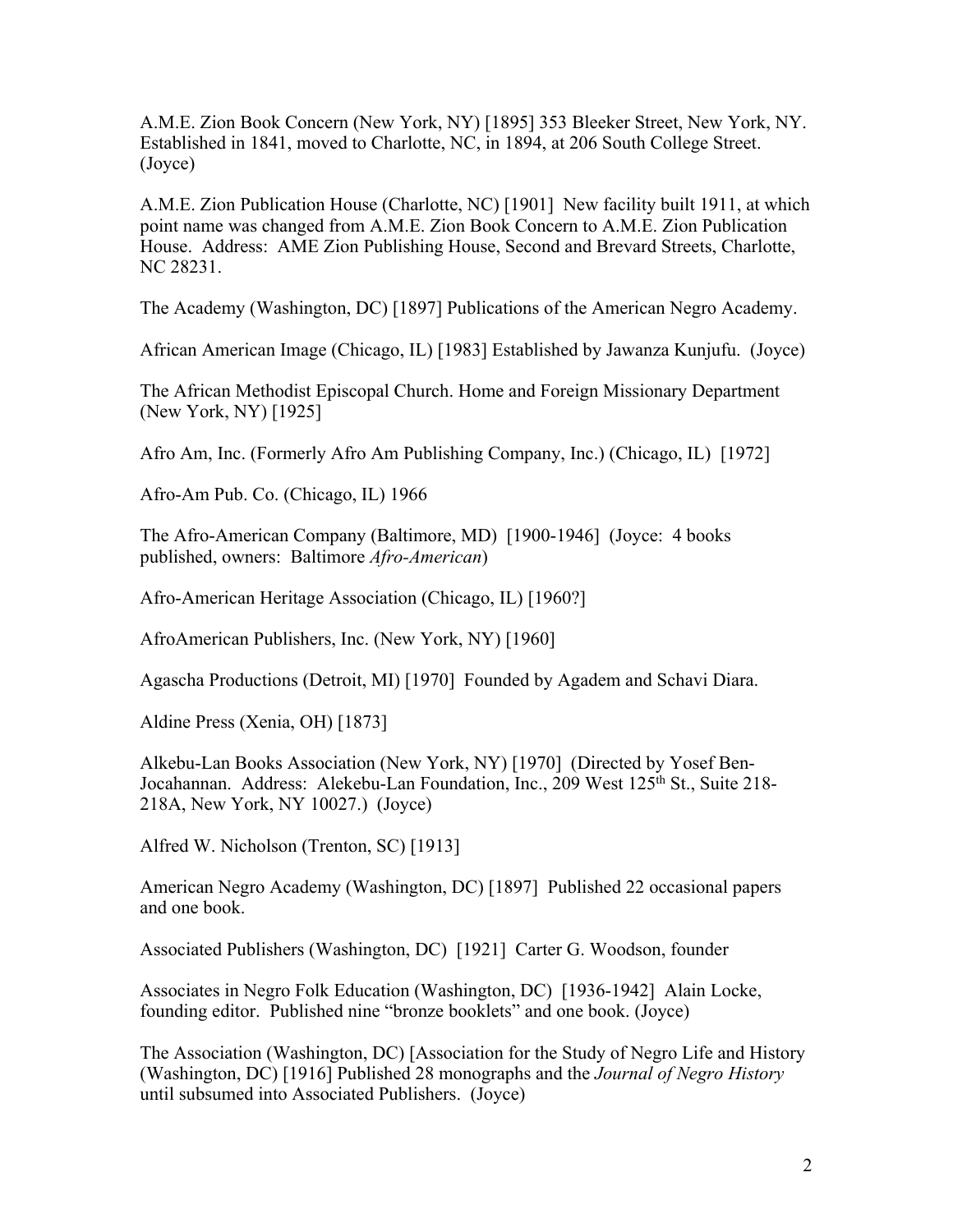Atlanta University Center (Atlanta, GA) [1972]

Atlanta University Press (Atlanta, GA) [1896-1936] (Joyce)

Augustus Avery Thomas (Tuskegee Institute, Alabama) [1923]

Balamp Publishing Company (Detroit, MI) [1971] Founded by James M. Jay, microbiologist at Wayne State University, focus on biography.

Bartlett & Company (Glenmora, LA), [1946] "Publishers of *The Black Apostle: Bible History of the Negro Race*."

Beaver Books (Washington, DC) [1966] Founded by Joseph T. Beaver, Jr., P.O. Box 56, Washington, DC 20044.

"Beacon Star" Society (New York) [1925]

William K. Bell Publications (New York) [1948] P.O. Box 308, College Station, New York 30, N.Y.

Bells Publishing Company (Chicago, IL) [1926]

Beresford (Washington, DC) [1902]

Beresford, Printer (Washington, DC) [1910]

Bernier, A. V. (New York, NY) [1913?]

Bettis Junior College (Trenton, SC) [1945]

Bethune-Cookman College (Daytona Beach, FL) [1953]

Black Academy Press (Buffalo, NY) [1970-1975] Founded by Sebastian Okechukwu Mezu. Published books as well as the *Black Academy Review.* (Joyce) Ceased as of 1975 (Black World, March 1975, p.74).

Black Classics Press (Baltimore, MD) [1978] Founded by W. Paul Coates.

Black Crusade (Denver, CO) [1971]

Black History Museum Committee UMUM Publishers (Philadelphia, PA) [1970]

Black Orpheus Press (Washington, DC) [1972]

Black Publishers of San Diego (San Diego, CA) [1973] Founded by Willie Lee Morrow.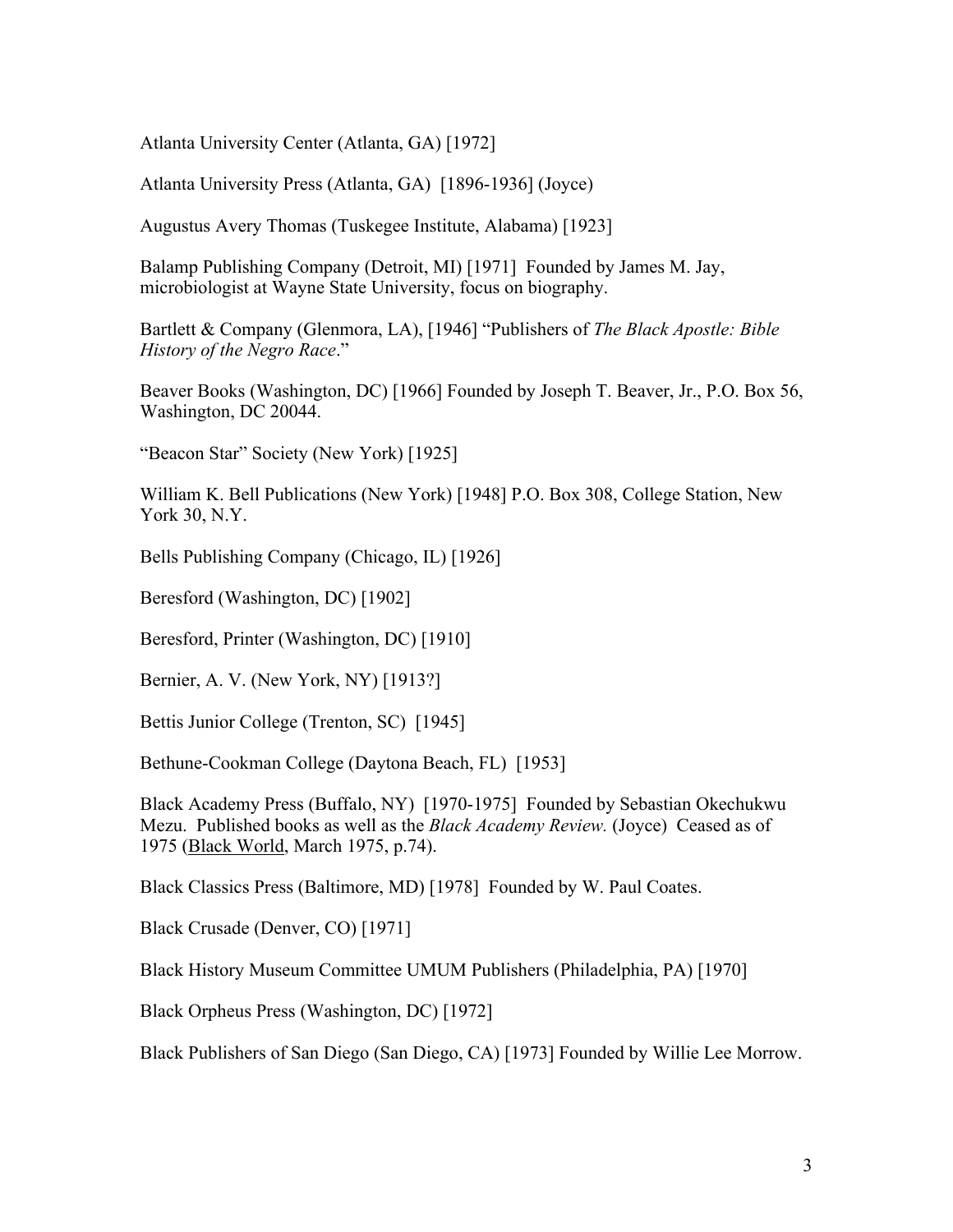Black River Writers (East St. Louis, IL) [1971] Publishing outlet established by Eugene Redmond.

Black Scholar Press (Oakland, CA) [1996]

Blyden Society (New York, NY) [1935-1939] Founded by Willis Huggins, published one book. Address: Blyden Society, 1890 7th Avenue, New York, NY. (Joyce)

B. J. Brimmer Company (Boston, MA) [1922] Founded by William Stanley Braithwaite.

Bola Press (New York, NY) [1978]

Book Concern of the AME Church (Philadelphia, PA) [1922]

Bowles Music House (Chicago, IL) [1938]

Broadside Press (Detroit, MI) [1965] 12651 Old Mill Place, Detroit, Michigan 48238. Founded by Dudley Randall. In 1977, Randall sold the press to the Alexander Crummell Center, Detroit, with Aneb Kgositsile (Gloria House) as editor. Randall regained control in 1982 and then sold it in 1985 to Hilda and Donald Vest. Published books, pamphlets, and broadsides. (Joyce)

Buckingham Learning Corp (New York, NY) [closed as of 1975 (Black World, March 1975, p.74)]

Bureau of Negro Affairs (Philadelphia, PA) [1936]

The Bystander Press (Des Moines, IA) [1917]

C. D. Coleman (Memphis, TN) [1969?}

C. M. Dorsey & Sons Printers (Baltimore, MD) [1936]

C. T. Hopper (United States) [1932] Founded by Carrie Thomas Hopper

California Eagle Press (Los Angeles, CA) [1936]

Central Printing Company (Little Rock, AK) [1924]

Charles A. Tindley (Philadelphia, PA) [1932]

Charles Campbell Publishing Co. (Philadelphia, PA) [1972] 511 N. 42nd Street, Philadelphia, Pa. 19104

Christopher Rush (New York, NY) [1843]

The Church (New York, NY) [1923] African Orthodox Church, publisher.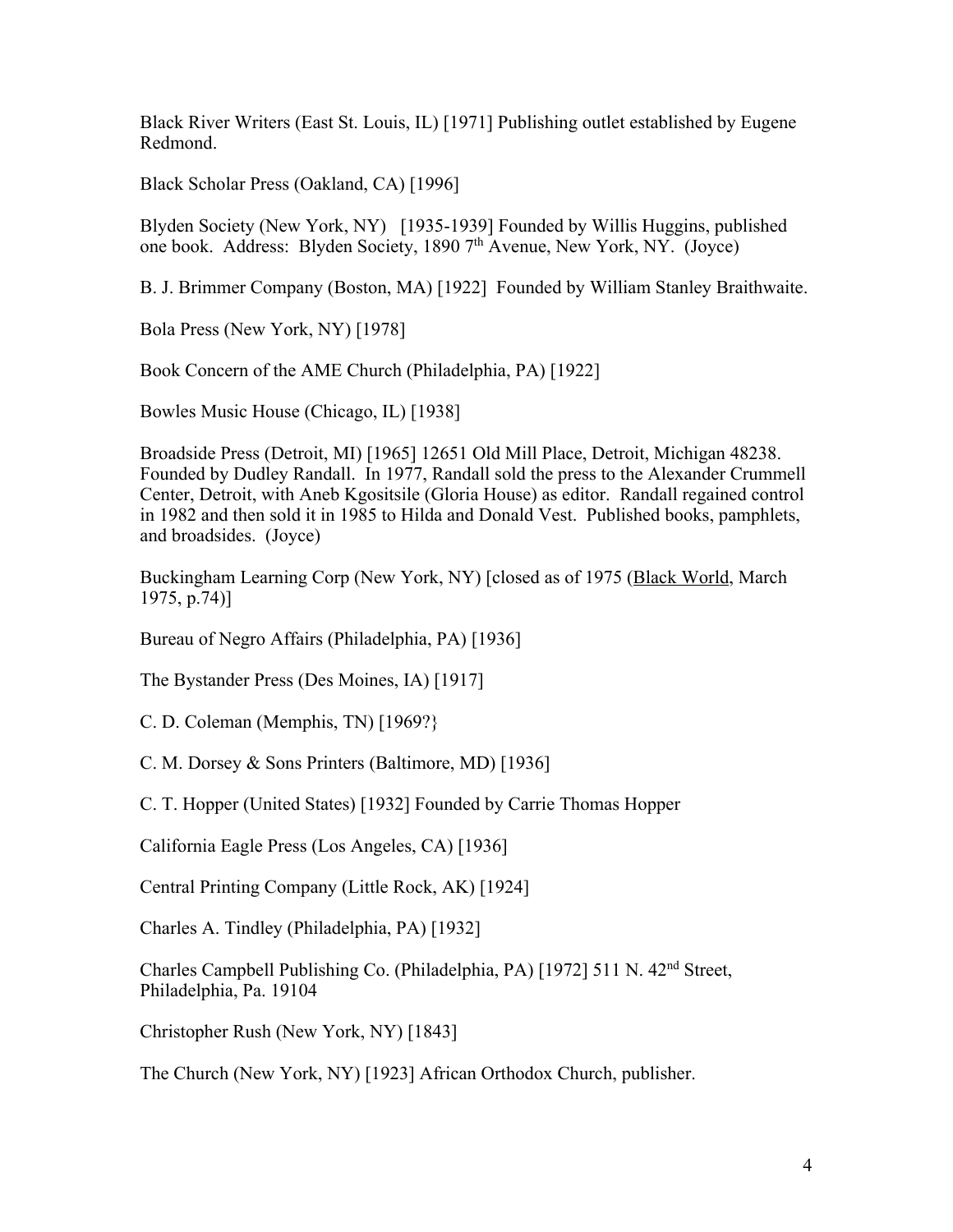Church Advocate Press (Baltimore, MD) [1914] George F. Bragg, Jr., founder.

Church Advocate Print (Baltimore, MD) [1904] George F. Bragg, Jr., founder.

Church of God and Saints of Christ Publishing House (Belleville, VA) [1902]

Church of God in Christ Publishing House (Memphis, TN) [1907] First book published in 1923. Address: Church of God in Christ Publishing House, 291 Hernando St., Memphis, TN 38126. (Joyce)

C.L.R. James (New York, NY) [1953]

C. M. Dorsey & Sons Printers (Baltimore, MD)

The Coleman Co. (Philadelphia, PA) [1968]

Coleman's Publisher (Philadelphia, PA) [1961] Joseph E. Coleman, founder.

Colored Co-operative Publishing Company (Boston, MA; New York, NY) [1900-1909] Published the periodical, *Colored American Magazine* in 1900-1903 (Boston); magazine moved to New York 1904-09. Published one book.

Colored Methodist Episcopal Publishing House 1870-73, located in Memphis, TN; 1873- 1892 located in Louisville, KY; 1882 moved to Jackson, TN; 1972 press was moved to Memphis. [Now the Christian Methodist Episcopal Publishing House]

The Colored Poetic League of the World (Boston, MA) [1926]

The Columbia Civic Library Association (Washington, DC) [1937] Howard University

Committee of Colored Gentlemen (Boston, MA) [1849] Published one book.

Crisis Pub. Company (New York, NY) [1913]

Cultural Institute Press (Atlanta, GA) [1967]

D. A. McCown Pub. (Atlanta, GA) 1983)

D. Davenport (Los Angeles, CA) [1982] Founded by Doris Davenport.

D. Ruggles (New York, NY) [1834] See also, David Ruggles.

D. Walker (Boston, MA) [1830] See also, David Walker.

Dabney Pub. Co. (Cincinnati, OH) [1907-1952] Wendell P. Dabney, founder Daniel B. Williams, Publisher (Petersburg, VA) [1890]

David Ruggles (New York, NY) [1835] See also, D. Ruggles.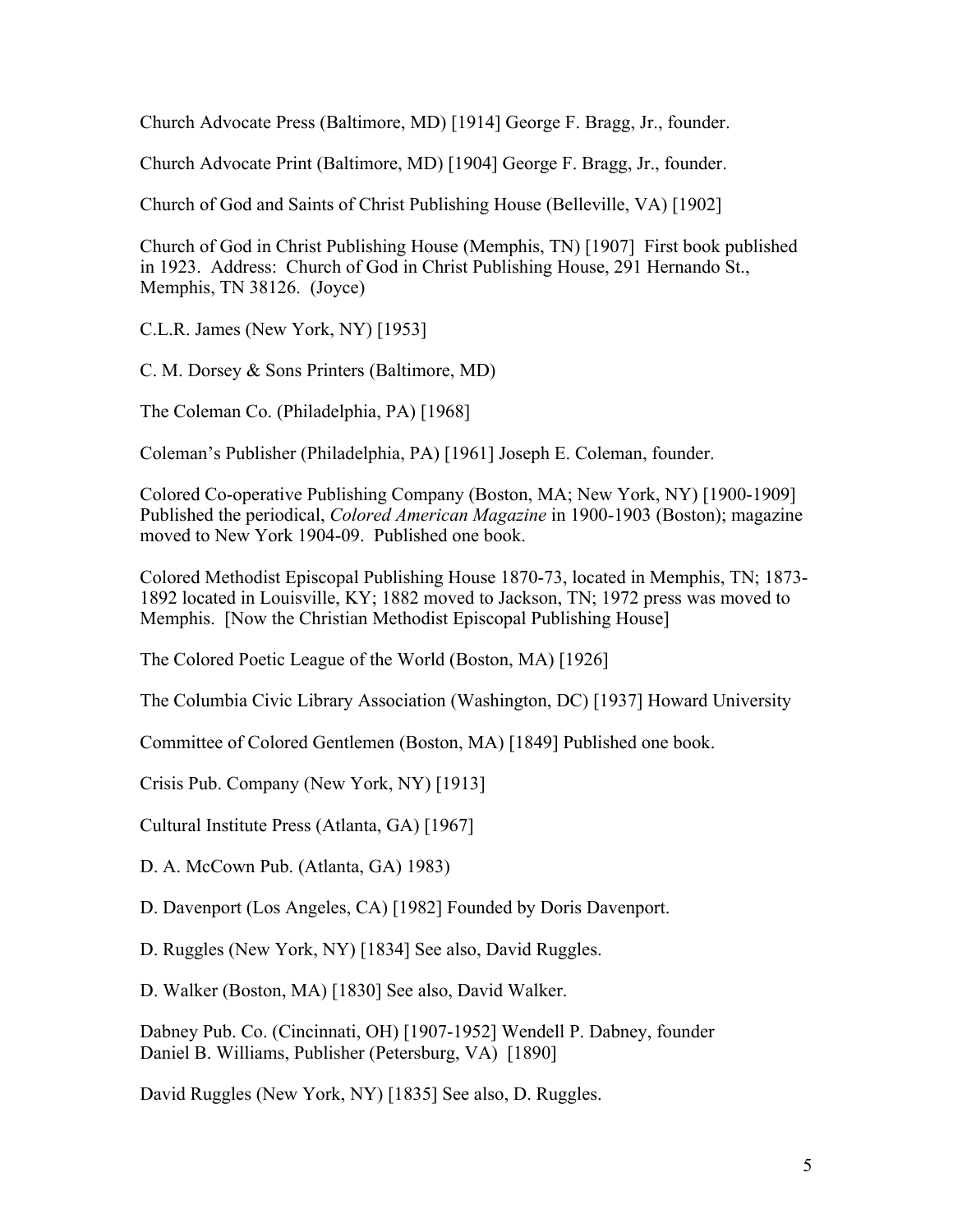[David Walker] Printed for the Author (Boston, MA) [1829] See also, D. Walker.

Dawson Publishers (Chicago, IL) [1933]

Department of Records & Research (Tuskegee, AL) [1947]

Division of Cultural Research, Dept. of Art, Fisk U. (Nashville, TN) [1973]

Drum and Spear Press (Washington, DC) [1969] Ceased 1975? (Black World, March 1975, p.74) Carolyn Carter, director; Judy Richardson, executive director. Address in 1970: 2001 Eleventh Street NW, Suite 206, Washington, DC 20001. (Joyce)

Du Bois and Dill, Publishers (New York, NY) [1910] W.E.B. Du Bois and Augustus Granville Dill, founders. Published one book.

DuSable Museum of African American History (Chicago, IL) [1963] (Joyce)

E. T. Tindley (Philadelphia, PA) [1941] Elbert T. Tindley, publisher.

Early Bird Productions (Decatur, GA) [1972]

Effendi Press (Taunton, MA) [1978]

Eclipse III Press (New York, NY) [1993]

Emerson Hall Publishers, Inc. (New York, NY) [1971] (Joyce)

Energy BlackSouth Press (Houston and Galveston, Tx) Ahmos Zu-Bolton, publisher

Ethiopian Publishing Company (Philadelphia, PA) [1924]

F. John (New York, NY) [1978]

Ferdinand's Pub. Co. (Brooklyn, NY) [1978]

First African P. P. & D. Co. (Chicago, IL) [1926] Published one book.

Fisk University Press (Nashville, TN) [1932-1949] (Joyce)

Florida Memorial College Press (Miami, FL) [1987]

Foreign Mission Board of the National Baptist Convention, U.S.A., Inc. (Philadelphia, PA) [1944]

Foundation Publishers (Washington, DC) [1940]

Francis Mitchell (Philadelphia, PA) [1945]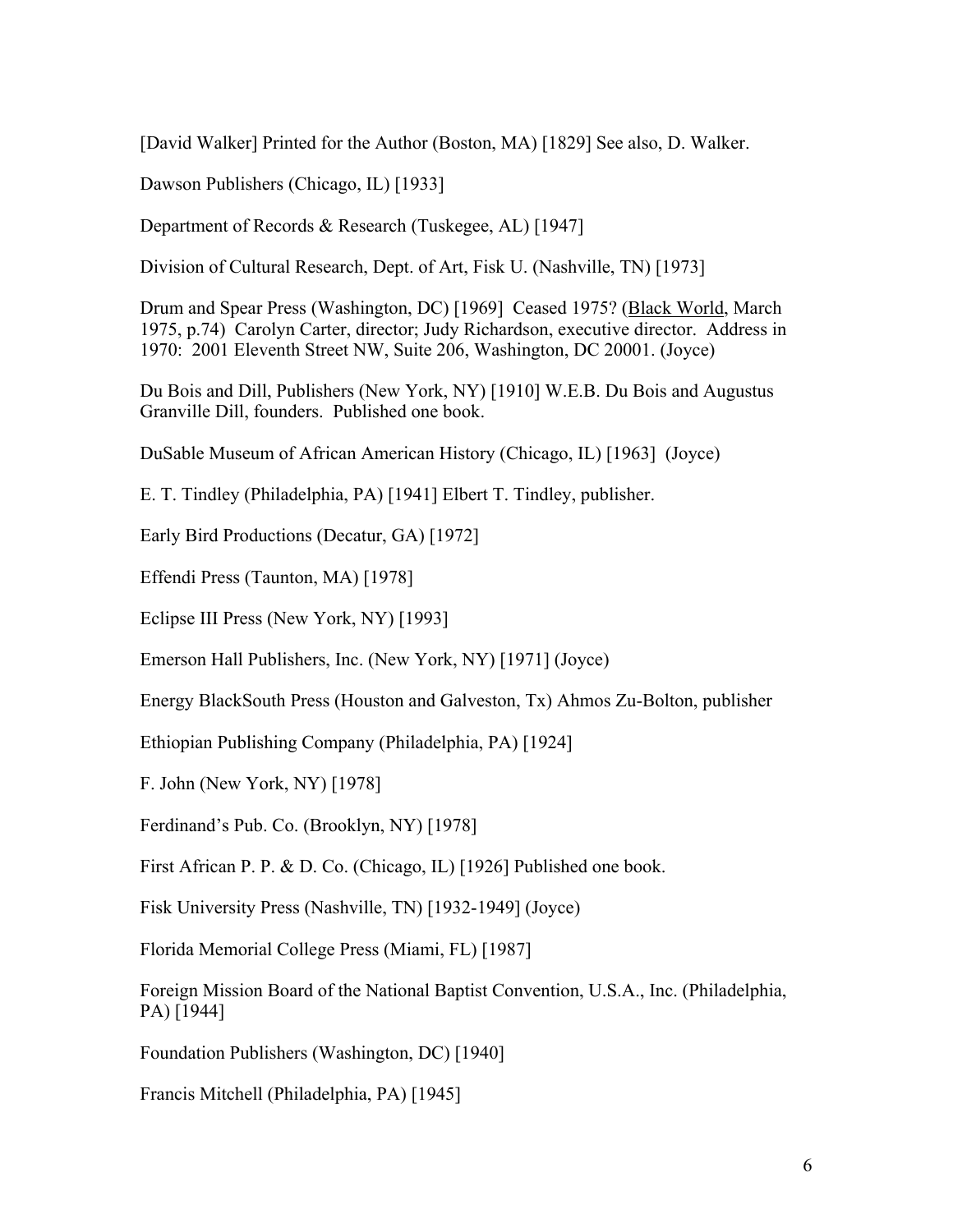The Fraternity [Omega Psi Phi] (Washington, DC) [1940]

Free Lance Press (Cleveland, OH) [1952] Began publication of journal, *Free Lance* in 1952.

Gammon Theological Seminary (Atlanta, GA) [1896]

Gazette Press (Yonkers, NY) [1910]

George B. Thornton (Wilberforce, OH) [1948]

Gold Mind Publishing Company (Boston, MA) [1929]

Golden Stair Press (New York, NY) [1931] Founded by Langston Hughes and Prentiss Taylor.

Graduate School, Howard University (Washington, DC) [1941]

Grand Fountain, United Order of True Reformers (Richmond, VA) [1909]

Guide Quality Press (Norfolk, VA) [1945]

Guide Quality Printery (Norfolk, VA) [1940] 1618 Church St., Norfolk, VA.

H. C. Weeden (Louisville, KY) [1897]

H. R. Cayton & Son (Seattle, WA) [1931] Horace R. Cayton, founder.

Hamitic League of the World (Omaha, NB) [1918]

Hampton Institute Press (Hampton, VA) [1871]

Handy Brothers Music Co., Inc. (New York, NY) [1944] 1650 Broadway, New York 19, NY.

Harlem River Press (New York, NY) [1992]

Haskins Print—Roger Williams College (Memphis, TN) [1936]

Hatch-Billops Collection (New York, NY) [1982] Established by James V. Hatch and Camille Billops

Helen H. King (Chicago, IL) [1972]

Hemphill Press (Nashville, TN) [1946]

Historical Commission of the N.B.C., U.S.A., Inc. (Detroit, MI) [1949]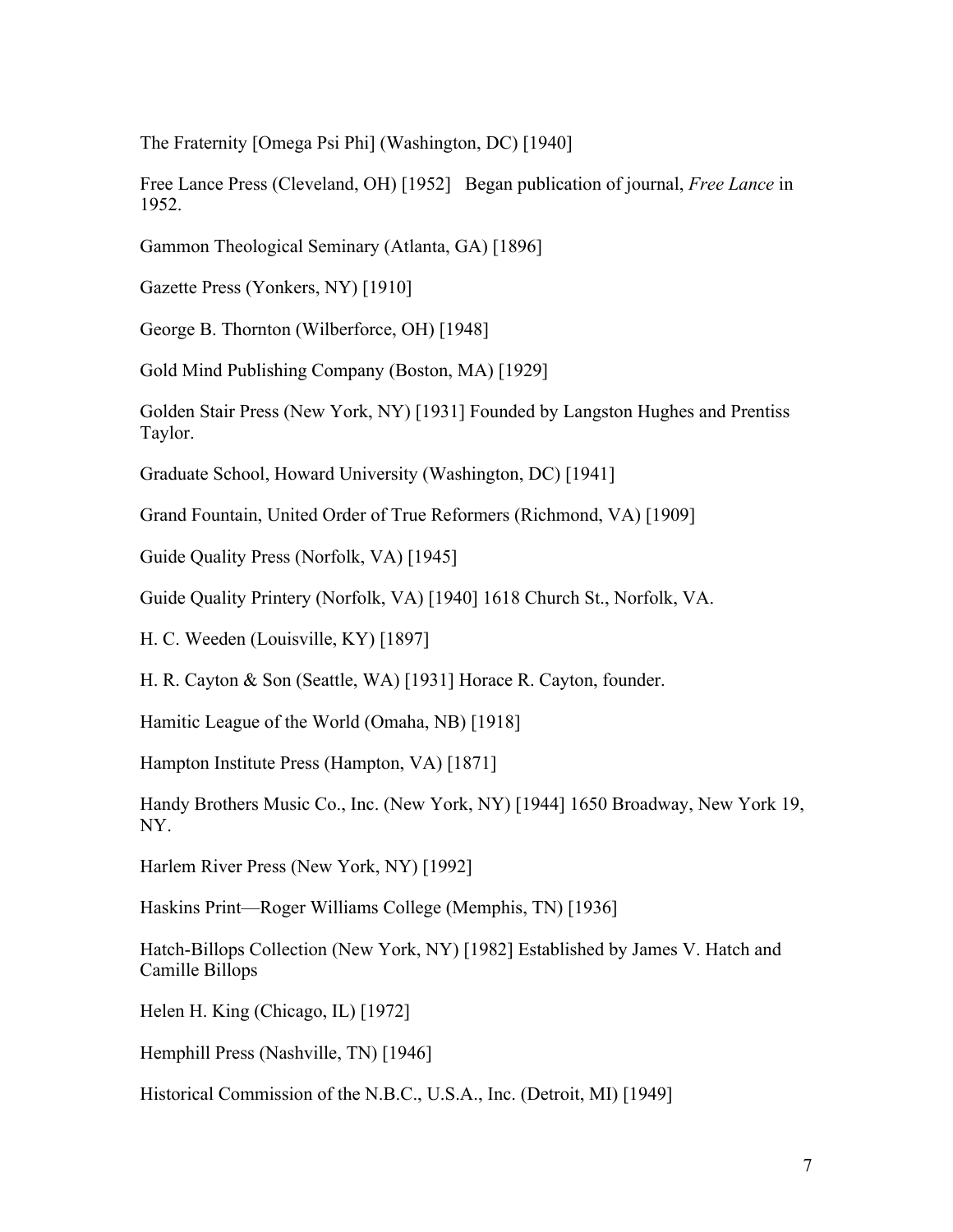Historical Commission of the National Baptist Convention, U.S.A., Inc. (Fort Worth, TX) [1941]

Horizon House (New York, NY) [1945]

Howard University, Stylus Alumni Society (Washington, DC) [1988]

Howard University Press (Washington, DC) [1929]

Howard University Print (Washington, DC) [1892]

Humanessence Pub. Co. (San Francisco, CA) [1973]

Hunt Printing Company (New York, NY) [1931]

The Hunt Publishing Company (New York, NY) [1922] 34 West 136<sup>th</sup> St., New York.

I. Reed Books (New York, NY) [1978]

The Independent Press (New York, NY) [1900]

Institute of the Black World (Atlanta, GA) [1970]

Ishmael Reed Pub. Co. (Berkeley, CA) [1994]

J. A. Rogers (New York, NY) [1931] 37 Morningside Ave., New York

J. A. Rogers Publications (New York, NY) [1935]

J. Dillahunt (Atlanta, GA) [1973]

James A. Murray (Baltimore, MD) [1925]

James N. Simms (Chicago, IL) [1923]

James W. H. Howard & Son (Harrisburg, PA) [1910]

Jihad Productions (Newark, NJ) [1966]

Johnson Publishing Company (Chicago, IL) [1961] Date of organization (Joyce)

Josephus Robinson (Chicago, IL) [1947] Founded by Josephus Robinson, 5720 Indiana Ave., Chicago, IL.

Journal of Black Poetry Press (San Francisco, CA) [1969] Joe Goncalves, publisher

Journal Printing Co. (Madison, AK) [1917]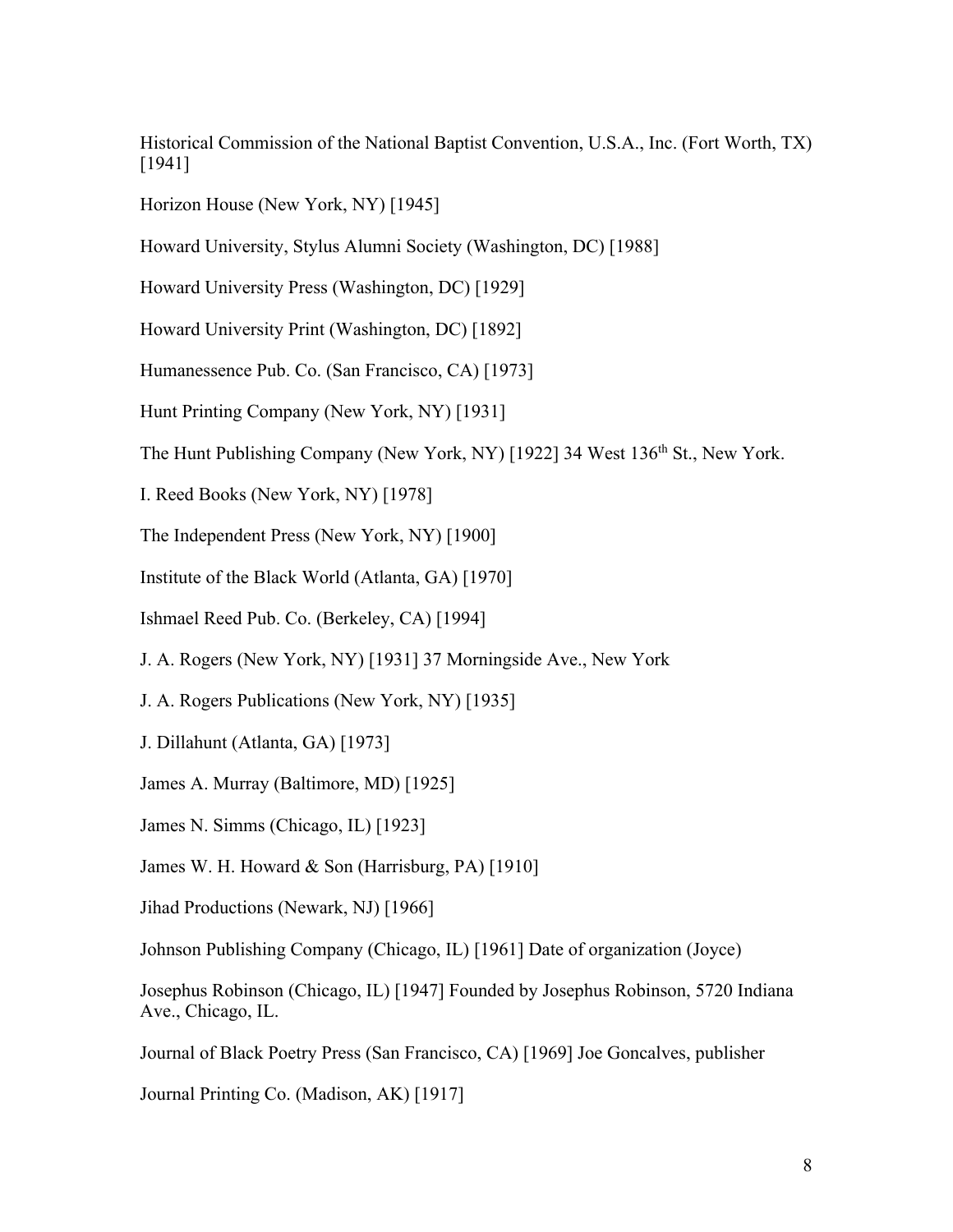Julian Richardson Associates (San Francisco, CA) [1967]

Jubilee Press (Oak Park, IL) [1992] Founded by Amos P. Kennedy, Jr.

K. C. Randolph (Toledo, OH) [1884] Kate Corson Randolph, spouse of Paschal Beverly Randolph.

K. Corson Randolph (Toledo, OH) [1876]

Kate Corson (Toledo, OH) [1870]

Kennedy & Sons, Fine Printers (Bloomington, IN) [2001] Founded by Amos P. Kennedy, Jr.

Kentucky State College (Frankfort, KY) [1939]

Kitchen Table: Women of Color Press (New York, NY) [1981]

L. A. Scruggs (Raleigh, NC) [1892] Established by Lawson A. Scruggs.

L. V. Alexis, Sr. (New Orleans, LA) [1929]

Les Cenelles Society of Arts & Letters (New Orleans) [1948]

Lisle-Carey Press (Philadelphia, PA) [1919?]

Lotus Press (Detroit MI) [1972] Founded by Naomi Long Madgett

Lucien V. Alexis (New Orleans, LA) [1929]

M. Hanks Gallery (Santa Monica, CA) [2005]

M. J. Randolph (Utica, NY) [1863] Mary Jane Randolph, publisher, spouse of Paschal Beverly Randolph.

M. V. Lynk Publishing House (Jackson, TN) [1893]

The Majority Press (Dover, MA) [1983] Tony Martin, founder.

ManRoot Books (San Francisco, CA) [1974]

Martin & Morris Music Studio (Chicago, IL) [1953]

Masonic Printing Department (Fort Worth, TX) [1933]

Medical Faculty of Howard University (Washington, DC) [1900] Printed by R. Beresford.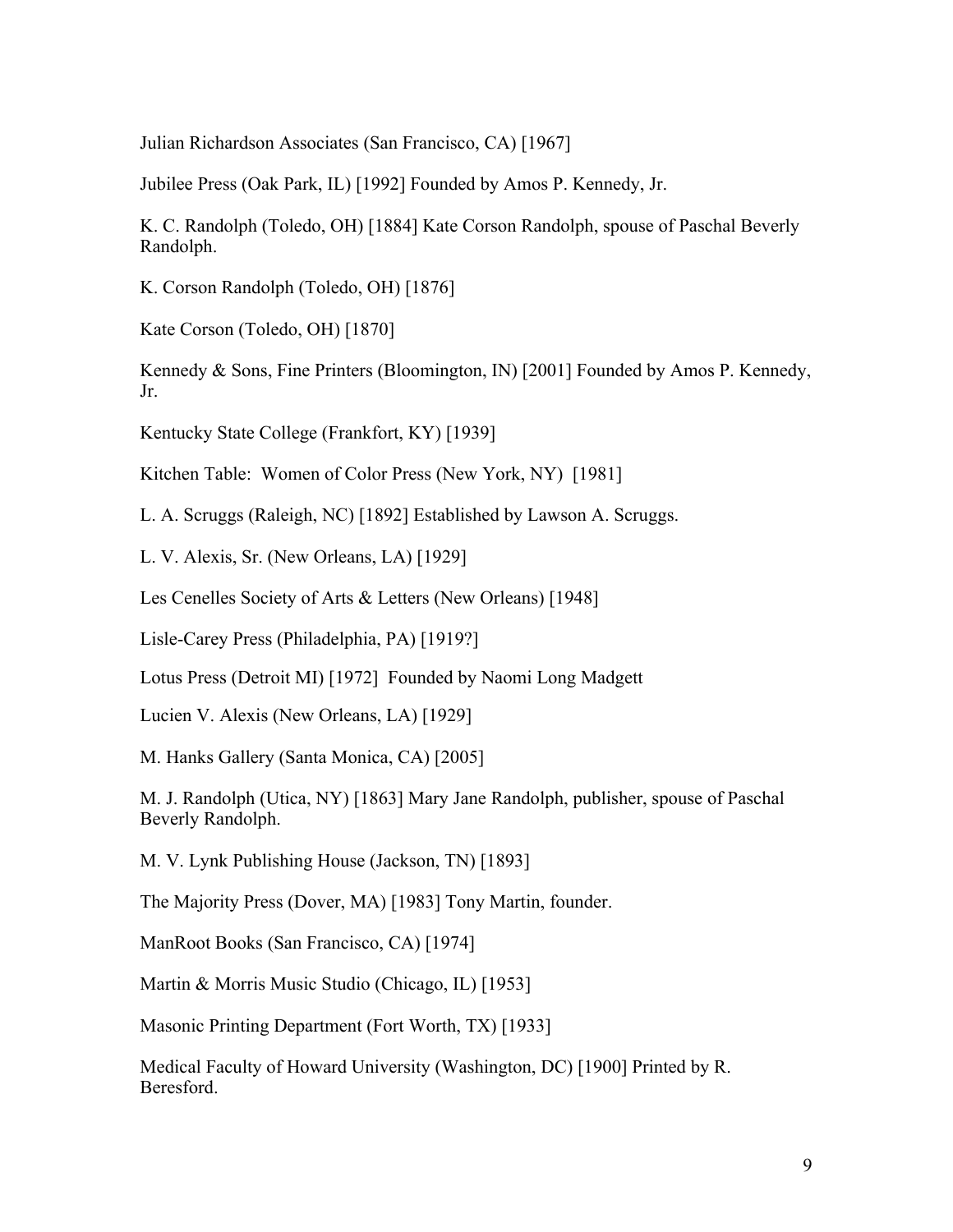Michigan Committee for a Freedom Now Party (Detroit, MI) [1963] P.O. Box 5351, Mil. Jct. Sta., Detroit 11, Michigan

Michigan Freedman's Progress Commission (Detroit, MI) [1915]

The Minorities Publishers (Washington, DC) [1945]

Minority Study Associates (Detroit, MI) [1943]

Morgan College Print (Baltimore, MD) [1897]

Morning News Print (Savannah, GA) [1888]

Morris Brown College Press (Atlanta, GA) [1944]

Moses Dickson Publishing Company (St. Louis, MO? 1907)

Mother Bethel A.M.E. Church, Inc. (Philadelphia, PA) [1954?]

Muhammad Mosque of Islam No. 2 (Chicago, IL) [1965]

Murray Bros. Printing Co. (Washington, DC) [1915]

Murray Brothers (Washington, DC) [1949]

Murray Brothers Press (Washington, DC) [1910]

National Association for the Advancement of Colored People (New York, NY) [1910]

National Association of Colored Women (Washington, DC) [1933]

National Baptist Publishing Board (Nashville, TN) [1895]

National Bar Association (n.p.) [1945]

National Negro Congress (Washington, DC) [1936]

National Public Welfare League (Memphis, TN) [1916] Sutton E. Griggs, founder

National Publication Company (Nashville, TN) [1943] Merl R. Eppse, founder

National Publishing Company (Montgomery, AL) [1919]

National Urban League (New York, NY) [1922]

Natural Resources Unlimited (Markham, IL) [1973]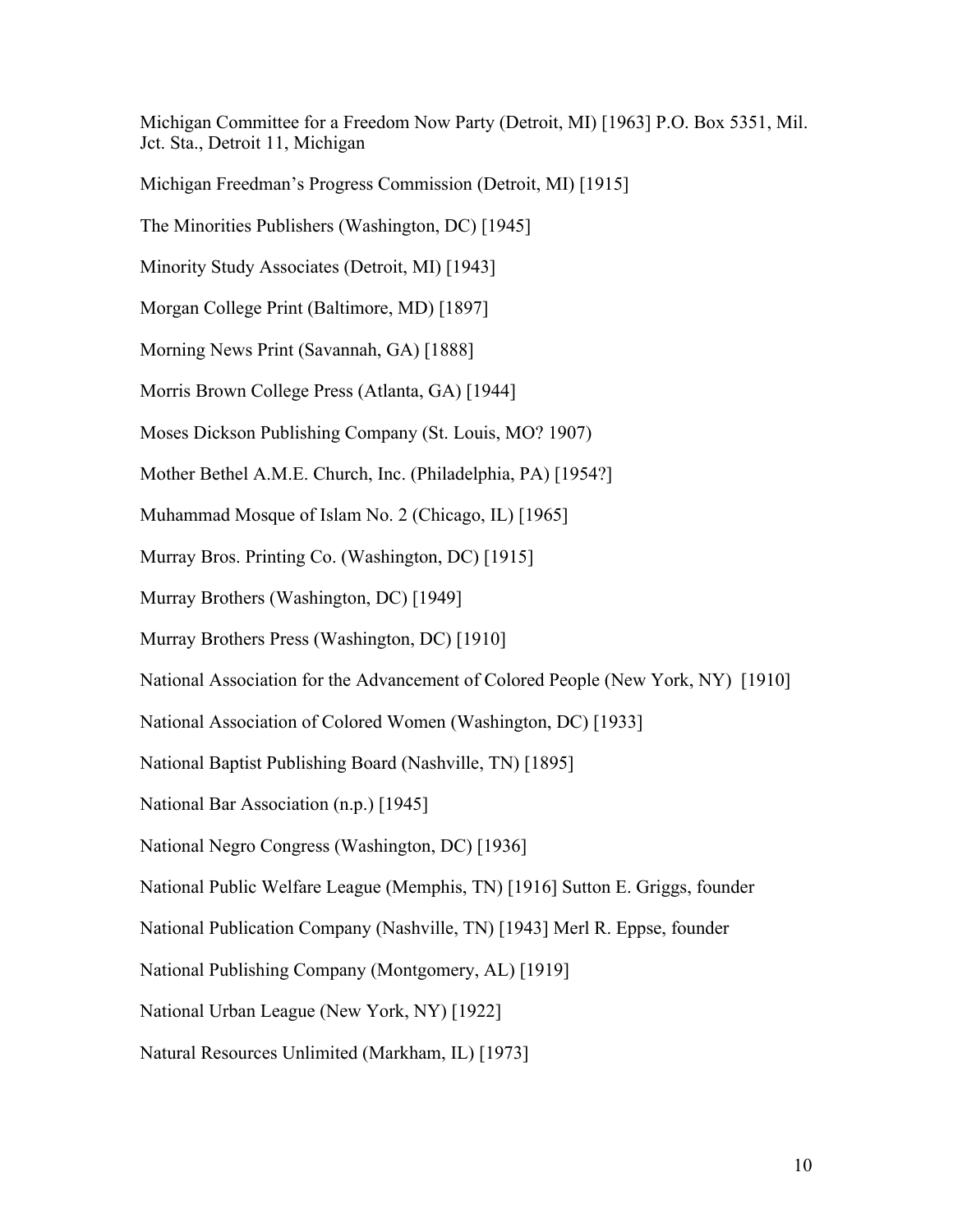Negro Publication Society of America, Inc. (New York, NY) [1941] 1133 Broadway, New York, NY

Negro Year Book Publishing Co. (Tuskegee, AL) [1913]

Negro Year Book Publishing Company (Tuskegee, AL) [1913]

Nkombo Publications (New Orleans, LA) Founded by Tom Dent and Kalamu ya Salaam [1969]

Norfolk Journal and Guide (Norfolk, VA) [1927?]

Normal School Press (Hampton, VA) [1893]

Normal School Steam Power Pub. (Hampton, VA) [1882]

Nuclassics and Science Pub. Co. (Washington, DC) [1975]

Odie Hawkins (Los Angeles, CA) [1969]

Office of the Mirror of Liberty (New York, NY) [1839]

Okalona Industrial School (Okalona, MS) [1938]

The Orion Publishing Co. (Nashville, TN) [1901] Sutton E. Griggs, founder.

P. B. Randolph (Toledo, OH) [1873]

P. V. Robinson (n.p.) [1938] Founded by Pearl Virginia Robinson

Pageant Press, Inc. (New York, NY) [1954] 101 Fifth Ave., New York 3, NY.

Pan Afrikan Publications (Columbus, OH) [1990]

Path Press (Chicago, IL) [1969, 1983] Ceased as of 1975, reopened in 1983

Pen and Pencil Club (Washington, DC) [1907]

Philadelphia Negro Business League (Philadelphia, PA) [1914]

Philemon Company (New York) [1937]

Pictorial History, Inc., Publishers (Memphis, TN) [1933] (Thomas O. Fuller, founder?)

Pilkington & Randolph (San Francisco, CA) [1861] Published *The Grand Secret* by Paschal Beverly Randolph.

Poet-tential Unlimited (New York, NY) [1978?]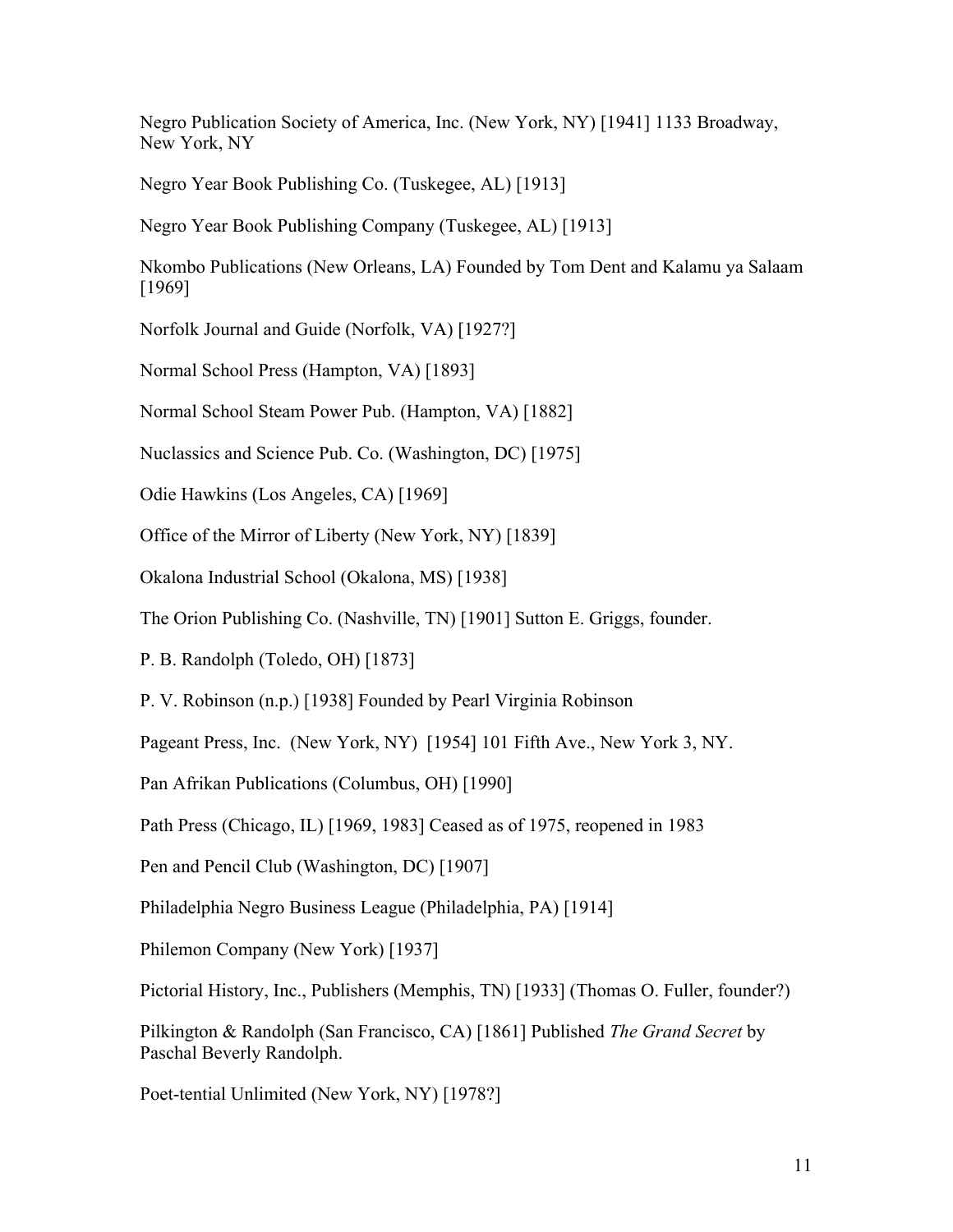Press of Fisk University (Nashville, TN) [1915]

Press of West Virginia State College (Institute, WV) [1944]

Print Dept. of Shorter University (Little Rock, AK) [1897]

The Progressive National Baptist Publishing House (Elgin, IL) [1976]

Publication Department, A.M.E. Church (Philadelphia, PA) [1885]

Published for James M. Symms & Co. (Savannah, GA) [1863]

Publishing Department, A.M.E. Church (Philadelphia, PA) [1885]

Publishing House of the A.M.E. Church (Philadelphia, PA) [1894]

Publishing House C.M.E. Church (Jackson, TN) [1918]

Publishing House of the A.M.E. Sunday School Union (Nashville, TN) [1888]

Publishing House of the A.M.E. Church Sunday School Union (Nashville, TN) [1894]

R. Beresford (Washington, DC) [1900]

R. Irving Boone (Wilmington, NC) [1946]

R. L. Pendleton (Washington, DC) [1896] Robert Lewis Pendleton, founder, 609 F St., N.W., Washington, DC

R. R. and C. C. Wright (Philadelphia, PA) [1909] Richard R. Wright and Charlotte Crogman Wright, founders

Randolph & Co. (Boston, MA) [1870]

Randolph Publishing House (Boston, MA) [1872]

Randolph Publishing Co. (Boston, MA) [1870]

Rannick Playwrights Co. (New York, NY) [1971] 161 Madison Ave., #2A, 2nd floor, New York, NY

Rare Book Concern (Philadelphia, PA) [1965]

Reed, Cannon & Johnson Communication Co. (Berkeley, CA) [1975]

Richard Allen and Jacob Tapisco for the African Methodist Connection in the United States (Philadelphia, PA) [1817]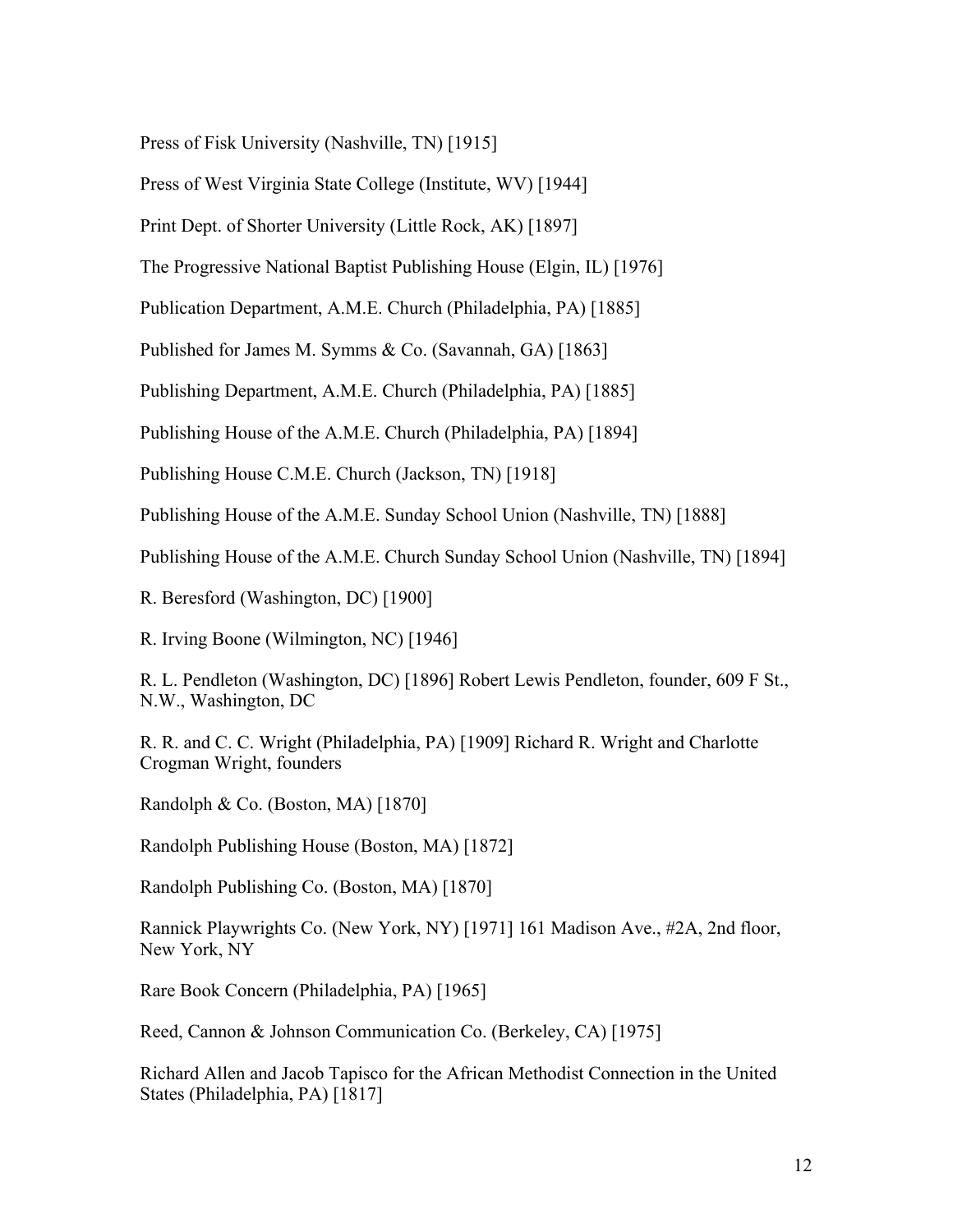Robert L. Pendleton (Washington, DC) [1916]

The Roberta Martin Studio of Music (Chicago, IL) [1952]

Josephus Robinson (Chicago, IL). [1947] Founded by Josephus Robinson, 5720 Indiana Ave., Chicago, IL

Russwurm Press (New York, NY) [1928]

S. C. Wright (Sanford, FL) [1983]

S. W. Fabio (Oberlin, OH) [1973] Sarah West Fabio, founder

Samuel Huston College (Austin, TX) [1940]

Sans Souci Press (Cambridge, MA) [1967]

SBW Associates (Brooklyn, NY) [1994] [Spirited Black Women Associates]

Scorpion Publishing Co. (Chicago, IL) [1972]

Social, Civil and Statistical Association of Colored People of Pennsylvania (Philadelphia, PA) [1865]

Songhai Press (New York, NY) [1972] Publishing outlet for Askia Muhammad Touré

Sotex Publishing Company (Houston, TX) [1915?]

Soul Echoes Publishing Company (Philadelphia, PA) [1909]

Southern Negro Youth Congress (Birmingham, AL) [1936]

Southern Negro Youth Congress (Richmond, VA) [1938] 327 North First Street, Richmond, Virginia

Spelman College (Atlanta, GA) [1981]

Spiritual Life Publishers (Atlanta, GA) [1965]

Star and Wave Press (Cape May, NJ) [1917]

Sunday School Publishing Board (Nashville, TN) [1915] Established as the Sunday School Publishing Board of the National Baptist Convention, USA, Inc.

Sunday School Union Print (Nashville, TN) [19116?]

T.M.R.M. Co. (United States) [190\_?]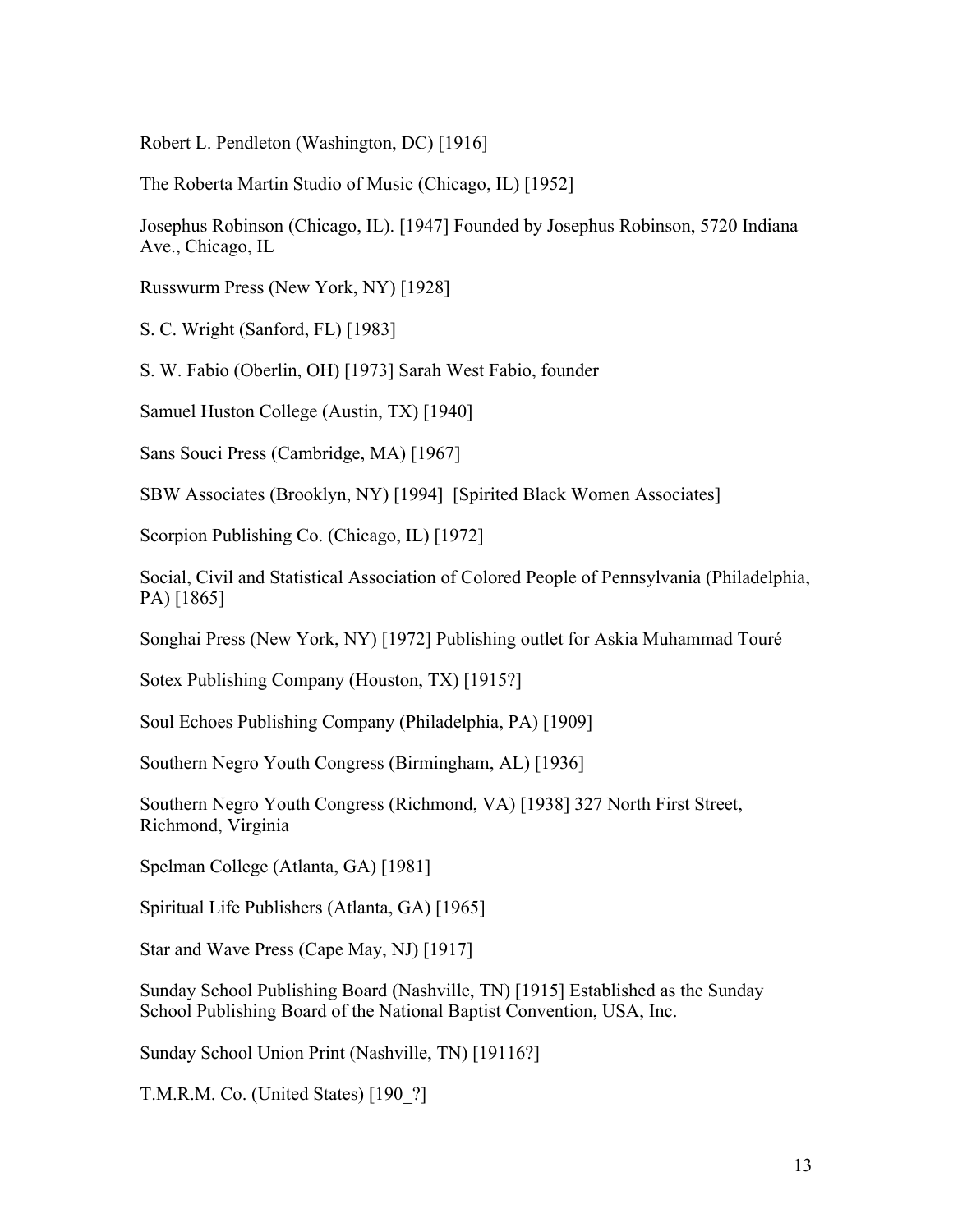Third Press (New York, NY) [1970] "The most prolific black-owned commercial book publisher in the United States." (Joyce)

Third World Press (Chicago, IL) [1967] Founded by Haki Madhubuti (Don L. Lee), Johari Amini (Jewel Lattimore), and Carolyn Rodgers

Thomas Hamilton (New York, NY) [1859] Began *Anglo-African Magazine* in 1859. Originally at 11 Bleeker Street. Later, 48 Beekman Street, New York, NY, when first book published. (Joyce)

Thomas Yenser (Brooklyn, NY) [1933]

Timalove Enterprises (Los Angeles, CA) [1980]

Townsend Press (Nashville, TN) [1967-1994?] A division of the Sunday School Publishing Board, National Baptist Convention, USA., Inc. (Joyce)

Truth Pub. Co. (Jackson, MS) [1902] Charles Price Jones, founder

Tuskegee Institute (Tuskegee, AL) [1912]

Tuskegee Institute Press (Tuskegee, AL) [1936]

Tuskegee Normal and Industrial Institute (Tuskegee, AL) [1915]

Umbra Pub. Co. (New York, NY) [1971]

The United Supreme Council Southern Jurisdiction, Prince Hall Affiliation and the Afro-American Historical and Cultural Museum (Washington, DC and Philadelphia, PA). [1977]

Universal Negro Improvement Association (New York, NY) [1921]

The Universal Publishing House (New York, NY) [1926]

US (Los Angeles, CA) [1967]

Washington Intercollegiate Club of Chicago Incorporated (Chicago, IL) [1927] H. Hammurabi Robb, founder

Washington Intercollegiate Club of Chicago and International Negro Student Alliance (Chicago, IL) [1929]

Wells and Company, Book Concern (Buxton, IA) [1905] Robert Gilbert Wells, founder

Wendell Malliet and Co. (New York, NY) [1940] A. Wendell Malliet, founder